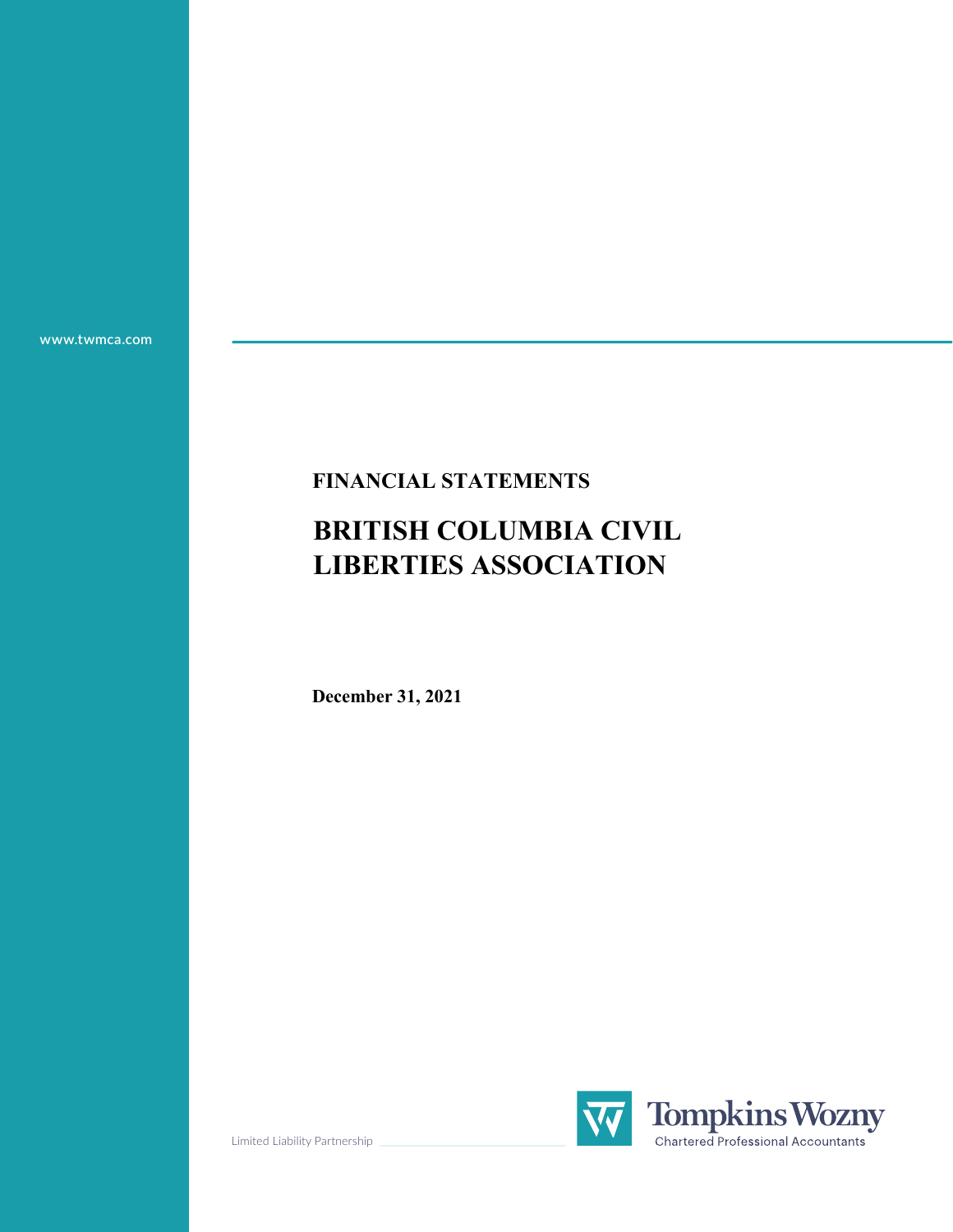#### **INDEPENDENT AUDITOR'S REPORT**

#### **British Columbia Civil Liberties Association**  To the Members of

#### *Qualified Opinion*

We have audited the financial statements of British Columbia Civil Liberties Association (the Association), which comprise the statement of financial position as at December 31, 2021, and the statements of operations and changes in fund balances and cash flows for the year then ended, and notes to the financial statements, including a summary of significant accounting policies.

In our opinion, except for the possible effects of the matter described in the Basis for Qualified Opinion section of the report, the accompanying financial statements present fairly, in all material respects, the financial position of the Association as at December 31, 2021 and the results of its operations and its cash flows for the year then ended in accordance with Canadian accounting standards for not-for-profit organizations.

#### *Basis for Qualified Opinion*

In common with many not-for-profit organizations, the Association derives revenue from fundraising activities the completeness of which is not susceptible to satisfactory audit verification. Accordingly, verification of these revenues was limited to the amounts recorded in the records of the Association. Therefore, we were not able to determine whether any adjustments might be necessary to membership and donation revenue, excess of revenues (expenses), and cash flows from operations for the years ended December 31, 2021 and 2020, current assets as at December 31, 2021 and 2020, and net assets as at January 1 and December 31 for both the 2021 and 2020 years.

We conducted our audit in accordance with Canadian generally accepted auditing standards. Our responsibilities under those standards are further described in the *Auditor's Responsibilities for the Audit of the Financial Statements* section of our report. We are independent of the Association in accordance with the ethical requirements that are relevant to our audit of the financial statements in Canada, and we have fulfilled our other ethical responsibilities in accordance with these requirements. We believe that the audit evidence we have obtained is sufficient and appropriate to provide a basis for our qualified audit opinion.

#### *Responsibilities of Management and Those Charged with Governance for the Financial Statements*

Management is responsible for the preparation and fair presentation of the financial statements in accordance with Canadian accounting standards for not-for-profit organizations, and for such internal control as management determines is necessary to enable the preparation of financial statements that are free from material misstatement, whether due to fraud or error.

In preparing the financial statements, management is responsible for assessing the Association's ability to continue as a going concern, disclosing, as applicable, matters related to going concern and using the going concern basis of accounting unless management either intends to liquidate the Association or to cease operations, or has no realistic alternative but to do so.

Those charged with governance are responsible for overseeing the Association's financial reporting process.

#### *Auditor's Responsibilities for the Audit of the Financial Statements*

Our objectives are to obtain reasonable assurance about whether the financial statements as a whole are free from material misstatement, whether due to fraud or error, and to issue an auditor's report that includes our opinion. Reasonable assurance is a high level of assurance, but is not a guarantee that an audit conducted in accordance with Canadian generally accepted auditing standards will always detect a material misstatement when it exists. Misstatements can arise from fraud or error and are considered material if, individually or in the aggregate, they could reasonably be expected to influence the economic decisions of users taken on the basis of these financial statements. As part of an audit in accordance with Canadian generally accepted auditing standards, we exercise professional judgment and maintain professional skepticism throughout the audit. We also:

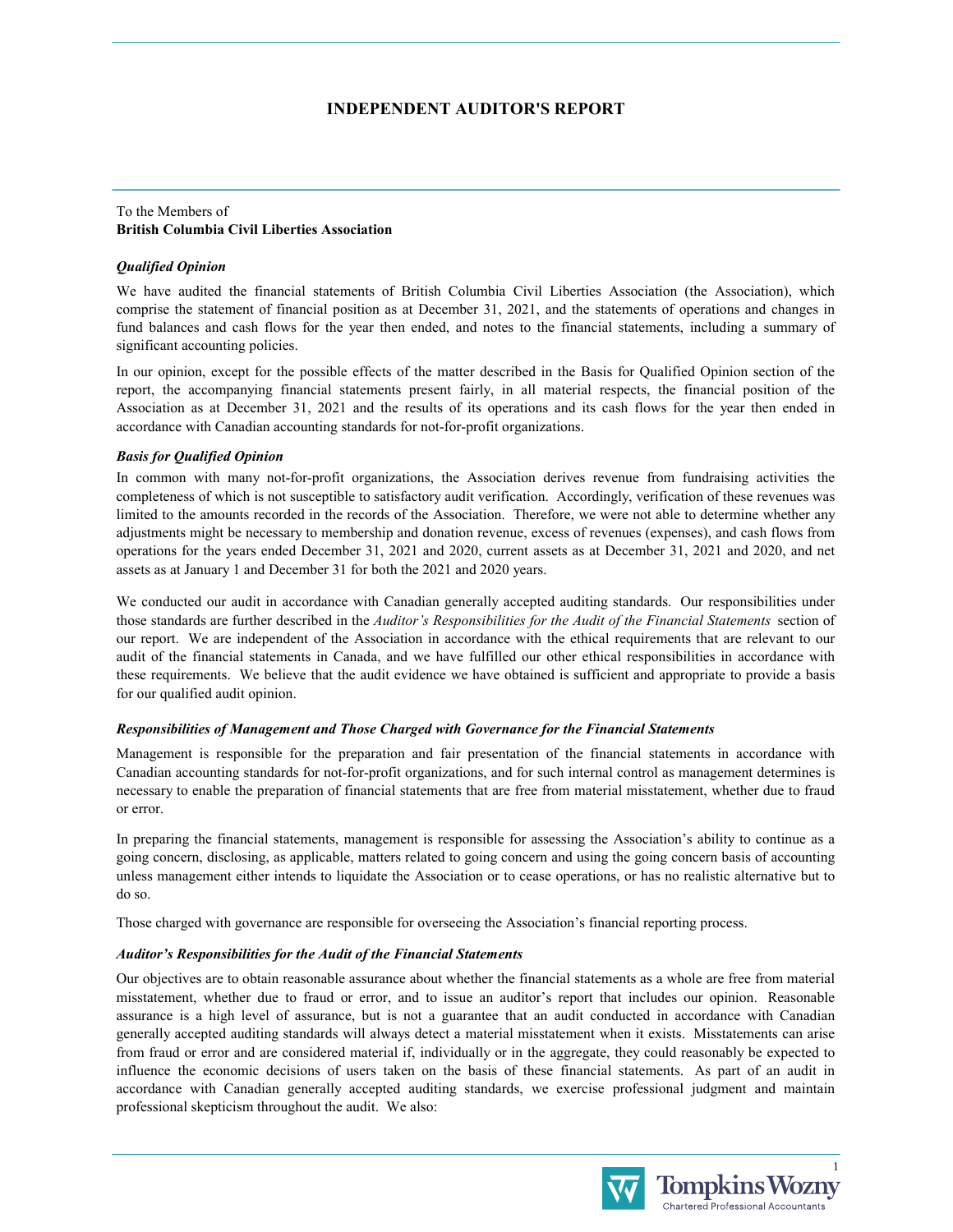#### **INDEPENDENT AUDITOR'S REPORT**

 Identify and assess the risks of material misstatement of the financial statements, whether due to fraud or error, design and perform audit procedures responsive to those risks, and obtain audit evidence that is sufficient and appropriate to provide a basis for our opinion. The risk of not detecting a material misstatement resulting from fraud is higher than for one resulting from error, as fraud may involve collusion, forgery, intentional omissions, misrepresentations, or the override of internal control.

 Obtain an understanding of internal control relevant to the audit in order to design audit procedures that are appropriate in the circumstances, but not for the purpose of expressing an opinion on the effectiveness of the Association's internal control.

 Evaluate the appropriateness of accounting policies used and the reasonableness of accounting estimates and related disclosures made by management.

 Conclude on the appropriateness of management's use of the going concern basis of accounting and based on the audit evidence obtained, whether a material uncertainty exists related to events or conditions that may cast significant doubt on the Association's ability to continue as a going concern. If we conclude that a material uncertainty exists, we are required to draw attention in our auditor's report to the related disclosures in the financial statements or, if such disclosures are inadequate, to modify our opinion. Our conclusions are based on the audit evidence obtained up to the date of our auditor's report. However, future events or conditions may cause the Association to cease to continue as a going concern.

 Evaluate the overall presentation, structure and content of the financial statements, including the disclosures, and whether the financial statements represent the underlying transactions and events in a manner that achieves fair presentation.

We communicate with those charged with governance regarding, among other matters, the planned scope and timing of the audit and significant audit findings, including any significant deficiencies in internal control that we identify during our audit.

#### **Report on Other Legal and Regulatory Requirements**

As required by the British Columbia Societies Act, we report that the accounting principles used in these financial statements have been applied on a basis consistent with that of the preceding year.

Jonphine Wogny LLP

Vancouver, Canada

April 25, 2022 Chartered Professional Accountants



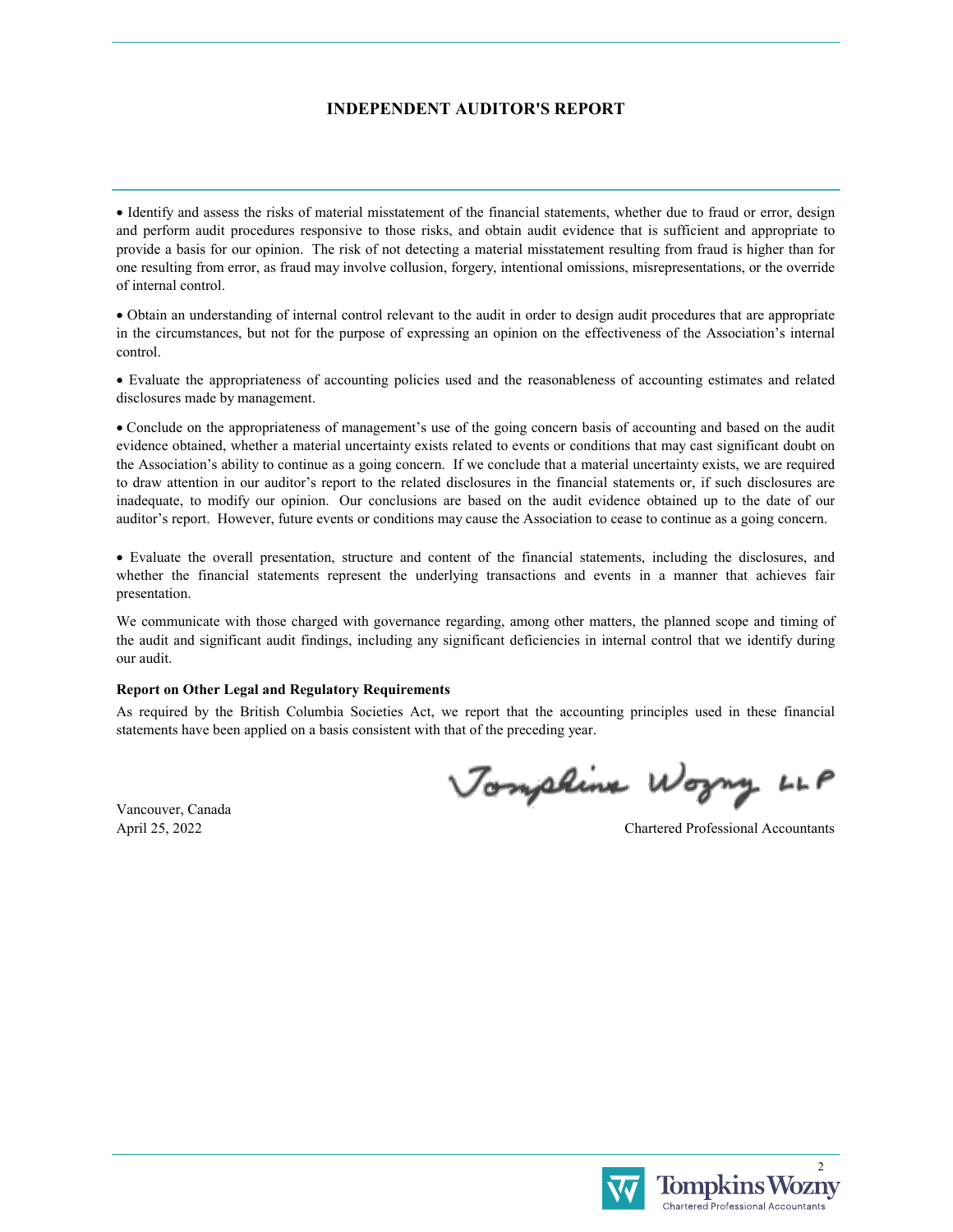# **STATEMENT OF FINANCIAL POSITION**

As at December 31

|                                                   |         | 2021                 |              |              | 2020         |
|---------------------------------------------------|---------|----------------------|--------------|--------------|--------------|
|                                                   | General | <b>Stabilization</b> | <b>Trust</b> |              |              |
|                                                   | Fund    | Fund                 | Fund         | <b>Total</b> | <b>Total</b> |
|                                                   | \$      | \$                   | \$           | $\mathbb S$  | \$           |
| <b>ASSETS</b>                                     |         |                      |              |              |              |
| <b>Current</b>                                    |         |                      |              |              |              |
| Cash                                              | 171,388 | 9,575                | 7,940        | 188,903      | 237,377      |
| Restricted cash - gaming account                  | 859     |                      |              | 859          | 866          |
| Accounts receivable [note 3]                      | 303,694 |                      |              | 303,694      | 24,334       |
| Prepaid expenses                                  | 29,142  |                      |              | 29,142       | 20,156       |
| Interfund balances                                | 288,210 | (233, 064)           | (55, 146)    |              |              |
| <b>Total current assets</b>                       | 793,293 | (223, 489)           | (47,206)     | 522,598      | 282,733      |
| Investments, at market value [note 4]             |         |                      |              |              |              |
| - administered by the Association                 |         | 371,248              |              | 371,248      | 289,249      |
| - subject to trust agreement                      |         |                      | 1,338,615    | 1,338,615    | 1,060,064    |
| Capital assets [note 5]                           | 185,591 |                      |              | 185,591      | 163,469      |
|                                                   | 978,884 | 147,759              | 1,291,409    | 2,418,052    | 1,795,515    |
| <b>LIABILITIES AND FUND BALANCES</b>              |         |                      |              |              |              |
| <b>Current liabilities</b>                        |         |                      |              |              |              |
| Accounts payable and accrued liabilities [note 6] | 113,380 |                      |              | 113,380      | 62,775       |
| Deferred revenue [note 7]                         | 202,494 |                      |              | 202,494      | 28,963       |
| Current portion of bank loan [note 15]            | 25,668  |                      |              | 25,668       | 25,668       |
| <b>Total current liabilities</b>                  | 341,542 |                      |              | 341,542      | 117,406      |
| Bank loan [note 15]                               | 17,925  |                      |              | 17,925       | 41,730       |
| Deferred contributions related to leasehold       |         |                      |              |              |              |
| improvements [note 8]                             | 56,564  |                      |              | 56,564       | 66,764       |
| <b>Total liabilities</b>                          | 416,031 |                      |              | 416,031      | 225,900      |
| <b>Fund balances</b>                              |         |                      |              |              |              |
| Trust fund                                        |         |                      | 1,291,409    | 1,291,409    | 1,070,801    |
| Internally restricted [note 17]                   | 150,000 | 147,759              |              | 297,759      | 215,486      |
| Unrestricted                                      | 412,853 |                      |              | 412,853      | 283,328      |
| <b>Total fund balances</b>                        | 562,853 | 147,759              | 1,291,409    | 2,002,021    | 1,569,615    |
|                                                   | 978,884 | 147,759              | 1,291,409    | 2,418,052    | 1,795,515    |

Endowment Fund and BCCLA Legacy Trust Fund *[note 9]*

Contingent liability *[note 12]*

Lease commitment *[note 16]*

*See accompanying notes to the financial statements*

Approved by:

Treasurer Director

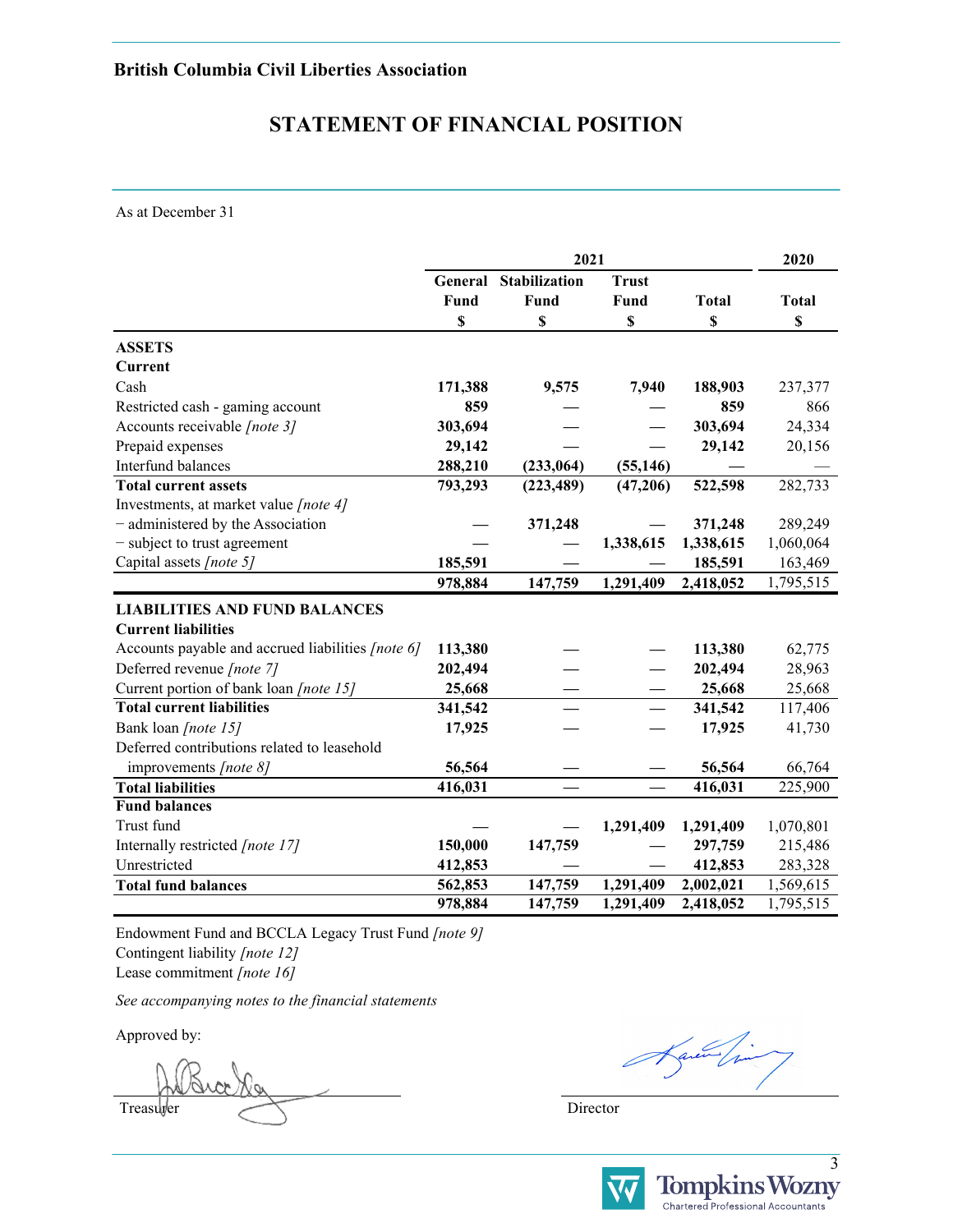# **STATEMENT OF OPERATIONS AND CHANGES IN FUND BALANCES**

Year ended December 31

|                                                        |           |                      | 2020                     |              |              |
|--------------------------------------------------------|-----------|----------------------|--------------------------|--------------|--------------|
|                                                        | General   | <b>Stabilization</b> | <b>Trust</b>             |              |              |
|                                                        | Fund      | Fund                 | Fund                     | <b>Total</b> | <b>Total</b> |
|                                                        | \$        | \$                   | \$                       | \$           | \$           |
| <b>REVENUE</b>                                         |           |                      |                          |              |              |
| Membership and donations                               | 748,607   |                      |                          | 748,607      | 622,489      |
| Litigation recovery                                    | 451,753   |                      |                          | 451,753      | 3,718        |
| Law Foundation of B.C. - operating grant               | 380,000   |                      |                          | 380,000      | 380,000      |
| Net investment income [note 10]                        | 12        | 61,059               | 220,608                  | 281,679      | 65,147       |
| Grants earned [note 7]                                 | 275,694   |                      |                          | 275,694      | 237,327      |
| Amortization of deferred contributions [note 8]        | 10,200    |                      |                          | 10,200       | 10,200       |
| Miscellaneous and special events                       | 7,169     |                      |                          | 7,169        | 38,425       |
| Endowment distributions [note $9(a)$ ]                 | 6,316     |                      |                          | 6,316        | 6,264        |
| Distributions from BCCLA Legacy Trust Fund [note 9(b)] |           |                      |                          |              | 255,624      |
| Wage subsidy - government assistance [note 18]         |           |                      |                          |              | 25,000       |
|                                                        | 1,879,751 | 61,059               | 220,608                  | 2,161,418    | 1,644,194    |
| <b>EXPENSES</b>                                        |           |                      |                          |              |              |
| Salaries and benefits [note 14]                        | 1,317,909 |                      |                          | 1,317,909    | 1,361,339    |
| Office operating                                       | 121,122   |                      |                          | 121,122      | 123,008      |
| Rent and utilities                                     | 69,084    |                      |                          | 69,084       | 67,498       |
| Contract fees                                          | 64,171    |                      |                          | 64,171       | 46,642       |
| Amortization                                           | 41,839    |                      |                          | 41,839       | 36,345       |
| Litigation costs                                       | 35,463    |                      | $\overline{\phantom{0}}$ | 35,463       | 38,657       |
| Fundraising                                            | 23,136    |                      |                          | 23,136       | 16,066       |
| Partner contributions                                  | 15,000    |                      |                          | 15,000       | 22,500       |
| Departmental development                               | 11,638    |                      |                          | 11,638       | 9,506        |
| Newsletter                                             | 9,903     |                      |                          | 9,903        | 11,154       |
| Bank and donation processing charges                   | 9,760     |                      |                          | 9,760        | 8,882        |
| Meetings, publications, events                         | 5,764     |                      |                          | 5,764        | 161          |
| Insurance                                              | 4,223     |                      |                          | 4,223        | 4,379        |
|                                                        | 1,729,012 |                      |                          | 1,729,012    | 1,746,137    |
| Excess of revenue (expenses) for the year              | 150,739   | 61,059               | 220,608                  | 432,406      | (101, 943)   |
| Interfund transfers [note 13]                          | (21, 214) | 21,214               |                          |              |              |
|                                                        | 129,525   | 82,273               | 220,608                  | 432,406      | (101, 943)   |
| Fund balances, beginning of year                       | 433,328   | 65,486               | 1,070,801                | 1,569,615    | 1,671,558    |
| Fund balances, end of year                             | 562,853   | 147,759              | 1,291,409                | 2,002,021    | 1,569,615    |

*See accompanying notes to the financial statements*

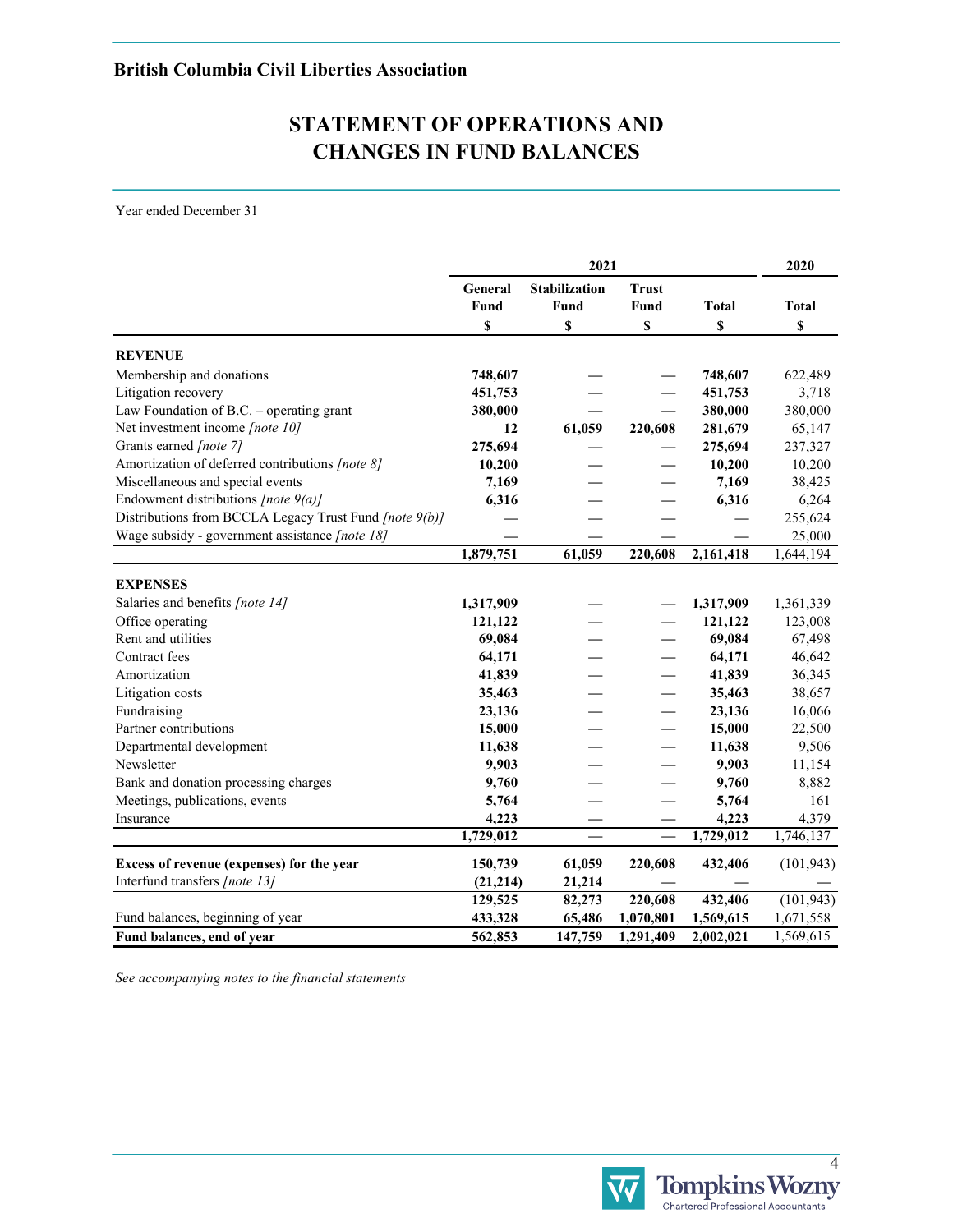# **STATEMENT OF CASH FLOWS**

Year ended December 31

|                                                 |                 | 2021                         |                      |              | 2020         |
|-------------------------------------------------|-----------------|------------------------------|----------------------|--------------|--------------|
|                                                 | General<br>Fund | <b>Stabilization</b><br>Fund | <b>Trust</b><br>Fund | <b>Total</b> | <b>Total</b> |
|                                                 | \$              | \$                           | \$                   | \$           | \$           |
| <b>OPERATING ACTIVITIES</b>                     |                 |                              |                      |              |              |
| Contributions received                          | 453,302         |                              |                      | 453,302      | 909,677      |
| Grants received:                                |                 |                              |                      |              |              |
| Law Foundation of B.C. - core funding           | 380,000         |                              |                      | 380,000      | 380,000      |
| - other                                         | 281,536         |                              |                      | 281,536      | 113,409      |
| Vancouver Foundation                            | 100,000         |                              |                      | 100,000      | 57,500       |
| Litigation recovery                             | 451,753         |                              |                      | 451,753      | 3,718        |
| Gaming proceeds received                        | 67,689          |                              |                      | 67,689       | 56,324       |
| Publication, special events and other           | 7,171           |                              |                      | 7,171        | 38,422       |
| Income received on investments                  | 12              | 10,319                       | 36,631               | 46,962       | 40,561       |
| Endowment income received                       | 6,316           |                              |                      | 6,316        | 6,264        |
| Cash paid for salaries and benefits             | (1,308,691)     |                              |                      | (1,308,691)  | (1,313,665)  |
| Cash paid for materials and services            | (320, 918)      |                              |                      | (320, 918)   | (390, 398)   |
| Cash provided by (used in) operating activities | 118,170         | 10,319                       | 36,631               | 165,120      | (98, 188)    |
| <b>INVESTING ACTIVITIES</b>                     |                 |                              |                      |              |              |
| Purchase of capital assets                      | (63,961)        |                              |                      | (63,961)     | (1,753)      |
| Purchase and sale of investments (net)          |                 | (31,260)                     | (94, 575)            | (125, 835)   | 107,819      |
| Cash provided by (used in) investing activities | (63,961)        | (31,260)                     | (94, 575)            | (189,796)    | 106,066      |
| <b>FINANCING ACTIVITIES</b>                     |                 |                              |                      |              |              |
| Repayments of bank loan                         | (23, 805)       |                              |                      | (23, 805)    | (23,265)     |
| Inter-fund transfers                            | (21, 214)       | 21,214                       |                      |              |              |
| Cash provided by (used in) financing activities | (45, 019)       | 21,214                       |                      | (23, 805)    | (23,265)     |
|                                                 |                 |                              |                      |              |              |
| Increase (decrease) in cash for the year        | 9,190           | 273                          | (57, 944)            | (48, 481)    | (15, 387)    |
| Cash, beginning of year                         | 163,057         | 9,302                        | 65,884               | 238,243      | 253,630      |
| Cash, end of year                               | 172,247         | 9,575                        | 7,940                | 189,762      | 238,243      |
| <b>Cash consists of:</b>                        |                 |                              |                      |              |              |
| Cash                                            | 171,388         | 9,575                        | 7,940                | 188,903      | 237,377      |
| Restricted cash - gaming account                | 859             |                              |                      | 859          | 866          |
|                                                 | 172,247         | 9,575                        | 7,940                | 189,762      | 238,243      |

*See accompanying notes to the financial statements*

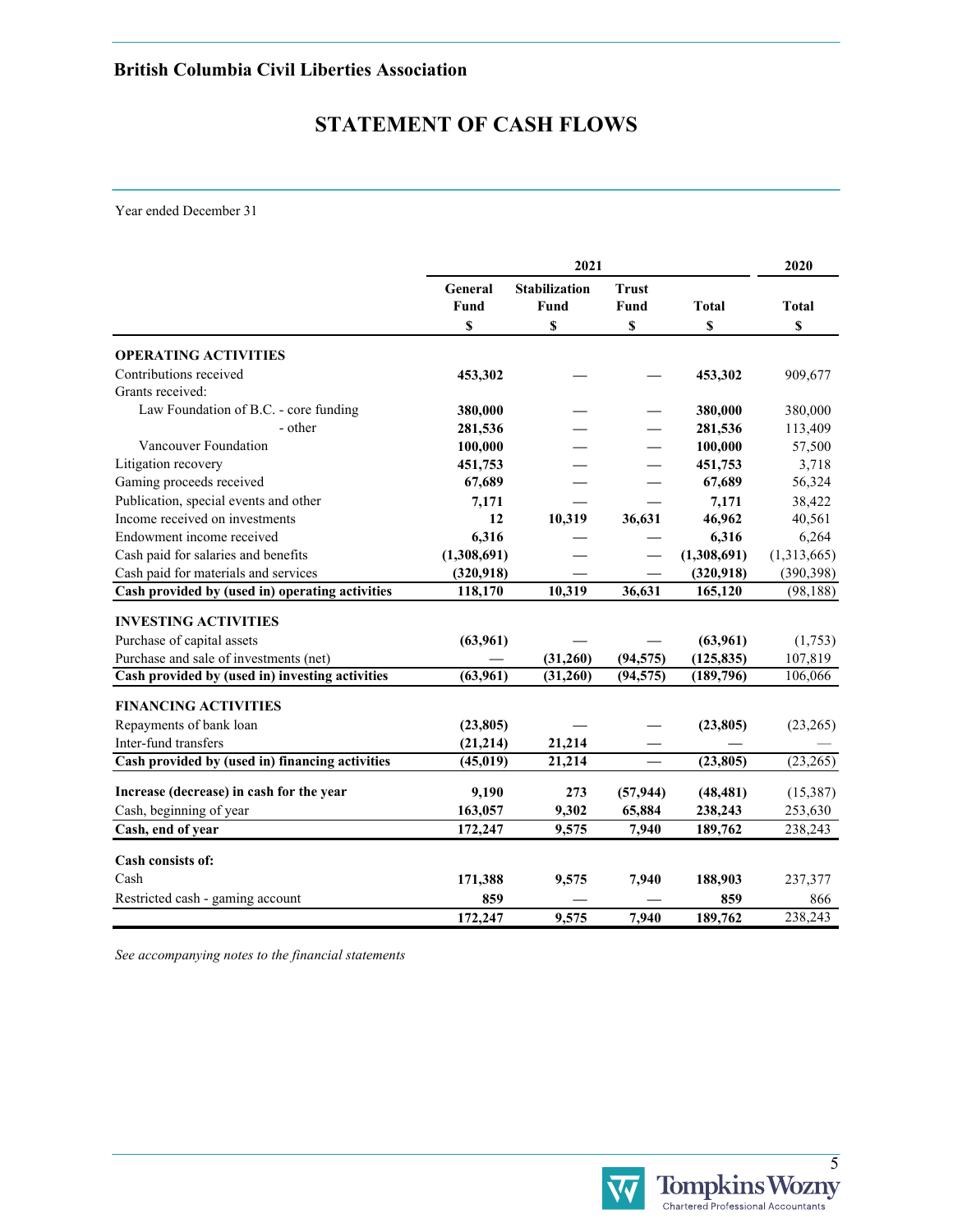December 31, 2021

#### **1. PURPOSE OF THE ORGANIZATION**

The British Columbia Civil Liberties Association (the "Association") is a provincial organization operating programs and providing services to promote, defend, sustain and extend civil liberties and human rights. The Association is incorporated under the British Columbia Societies Act as a not-forprofit organization and is a registered charity under the Canadian Income Tax Act. The Association is exempt from corporate income taxes.

#### **2. SIGNIFICANT ACCOUNTING POLICIES**

The financial statements were prepared in accordance with Canadian accounting standards for not-forprofit organizations ("ASNPO") and include the following significant accounting policies:

#### **Use of Estimates**

The preparation of financial statements in conformity with Canadian ASNPO requires management to make estimates and assumptions that affect the reported amounts of assets and liabilities and disclosure of contingent assets and liabilities at the date of the financial statements and the amounts of revenues and expenses reported during the year. Significant areas requiring the use of management estimates relate to the determination of net recoverable value of assets, in particular as it relates to useful lives of capital assets and the determination of the deferred portion of grants. Actual results could differ from these estimates.

#### **Revenue Recognition**

The Association follows the deferral method of accounting for contributions.

Restricted contributions, gaming funds and grants are recognized as revenue in the year in which related expenses are incurred.

Unrestricted contributions are recognized as revenue when received or receivable if the amount to be received can be reasonably estimated and collection is reasonably assured.

Other revenue is recognized when services are performed, publications are sold, or an event has taken place and there is a reasonable expectation of collection.

Membership and donation revenue is recognized when received.

#### **Fund Accounting**

The Association follows fund accounting. The major funds are described below:



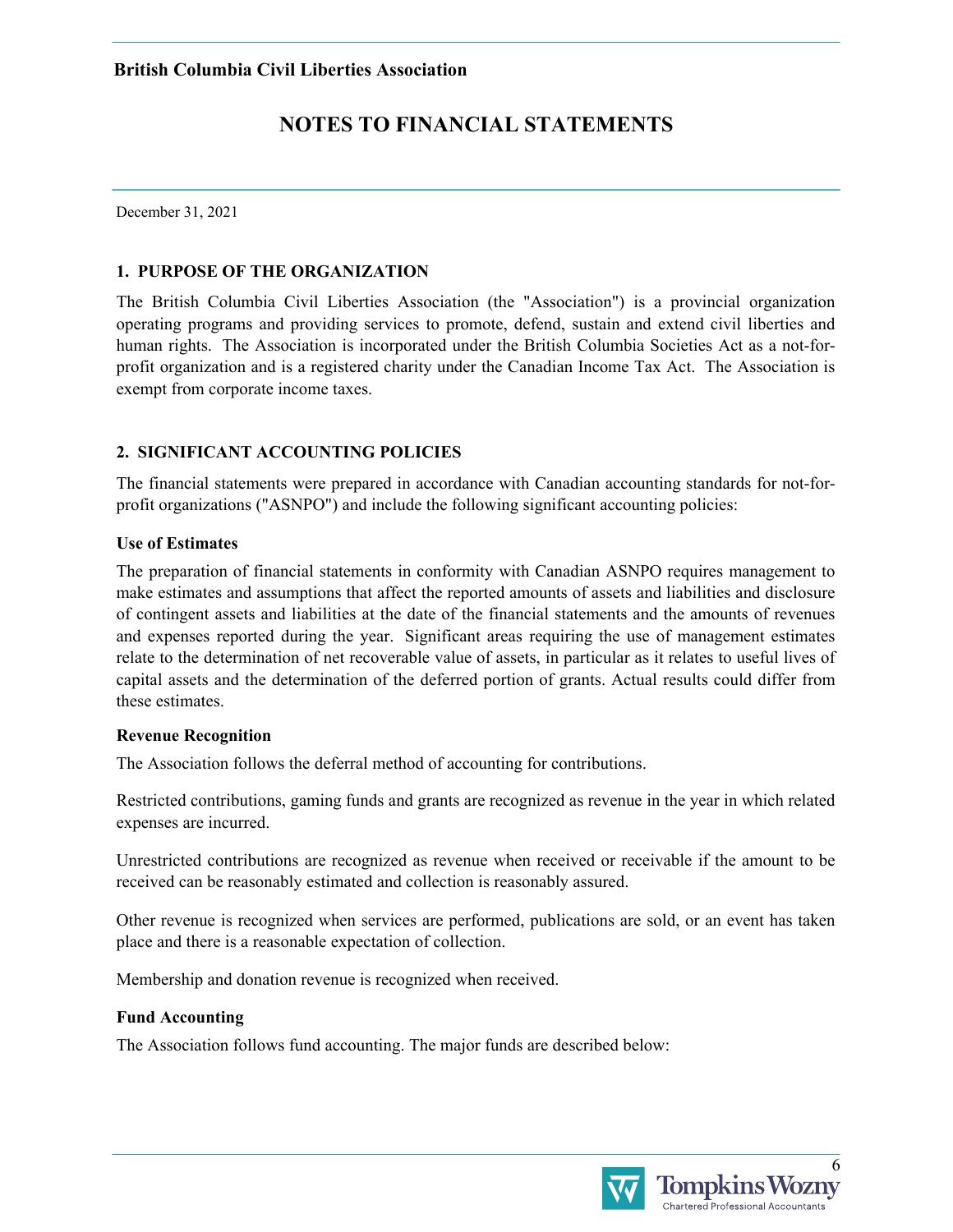December 31, 2021

#### **2. SIGNIFICANT ACCOUNTING POLICIES (CONT'D)**

#### *General Fund*

The General Fund reports revenues and expenses related to program and service delivery, administrative activities, special projects, legal services and capital assets.

#### *Stabilization Fund*

The Stabilization Fund was established on December 31, 2001 and originally represented the accrued interest and earnings on bequests and gifts of endowment contributions to that date. The Stabilization Fund may be used in any manner decided by the Board of Directors to assist the Association in accomplishing its purposes. The fund may be used for important special projects that the Association would not otherwise be able to undertake or to cover an operating deficit in a fiscal year. The Stabilization Fund will normally receive the income earned on its segregated investments, and from endowments, unless designated otherwise by the board.

#### *Trust Fund*

In 2004, the Association established an irrevocable trust to hold a portion of the assets of the Stabilization Fund. The trust is administered by a trustee who cannot be an employee or director of the Association. The trustee has sole discretion over distributions of income or capital from the trust.

#### **Measurement of Financial Instruments**

The Association initially measures its financial assets and financial liabilities at fair value. The Association subsequently measures all its financial assets and financial liabilities at amortized cost, except for its investments that are quoted in an active market, which are measured at fair value. Changes in fair value are recognized in net income.

Financial assets measured at amortized cost include cash and accounts receivable. Financial assets measured at fair value include investments.

Financial liabilities measured at amortized cost include accounts payable and accrued liabilities.

Financial assets measured at cost are tested for impairment when there are indicators of impairment. The amount of the write-down is recognized in net income. The previously recognized impairment loss may be reversed to the extent of the improvement, directly or by adjusting the allowance account, provided it is no greater than the amount that would have been reported at the date of the reversal had the impairment not been recognized previously. The amount of the reversal is recognized in net income.

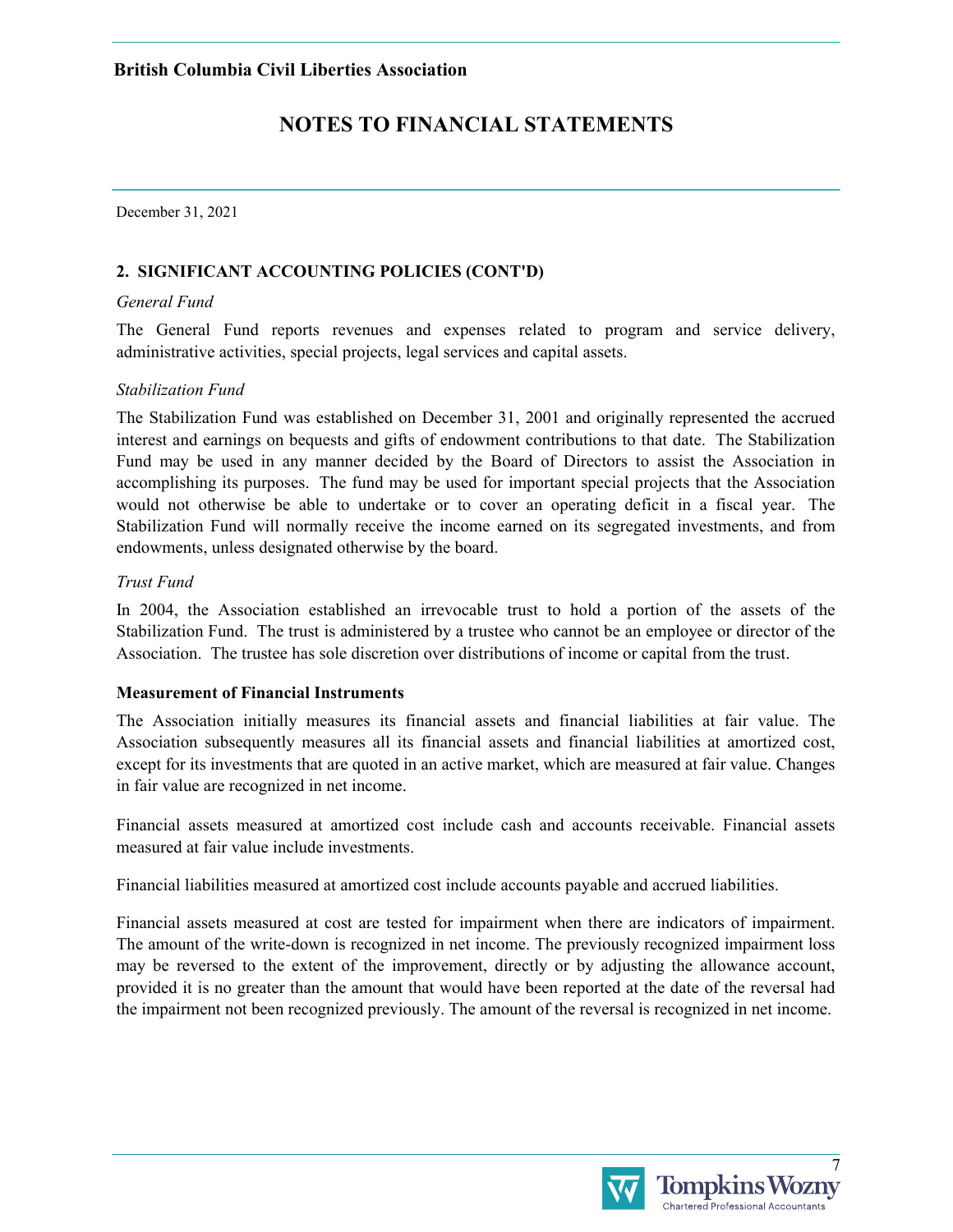December 31, 2021

### **2. SIGNIFICANT ACCOUNTING POLICIES (CONT'D)**

#### **Capital Assets**

Capital assets are recorded in the General Fund at cost less accumulated amortization. Contributed capital assets are recorded at fair value at the date of contribution. Amortization is provided on a straight-line basis over six years for furniture and equipment, three years for computers and over the term of the lease for leasehold improvements. Amortization expense is reported in the General Fund.

#### **Investments**

Investments are recorded at market value.

#### **Contributed Services**

Volunteers contribute a significant amount of hours and services to assist the Association in carrying out its program and service delivery and administrative activities. Because of the difficulty in determining their fair value, contributed services are not recognized in the financial statements.

### **3. ACCOUNTS RECEIVABLE**

|                                 | 2021    | 2020   |
|---------------------------------|---------|--------|
|                                 |         | \$     |
| Operations                      | 300,160 | 11,550 |
| Government - GST                | 3,534   | 9,213  |
| Due from endowment fund         |         | 3,571  |
|                                 | 303,694 | 24,334 |
| Allowance for doubtful accounts |         |        |
|                                 | 303,694 | 24,334 |

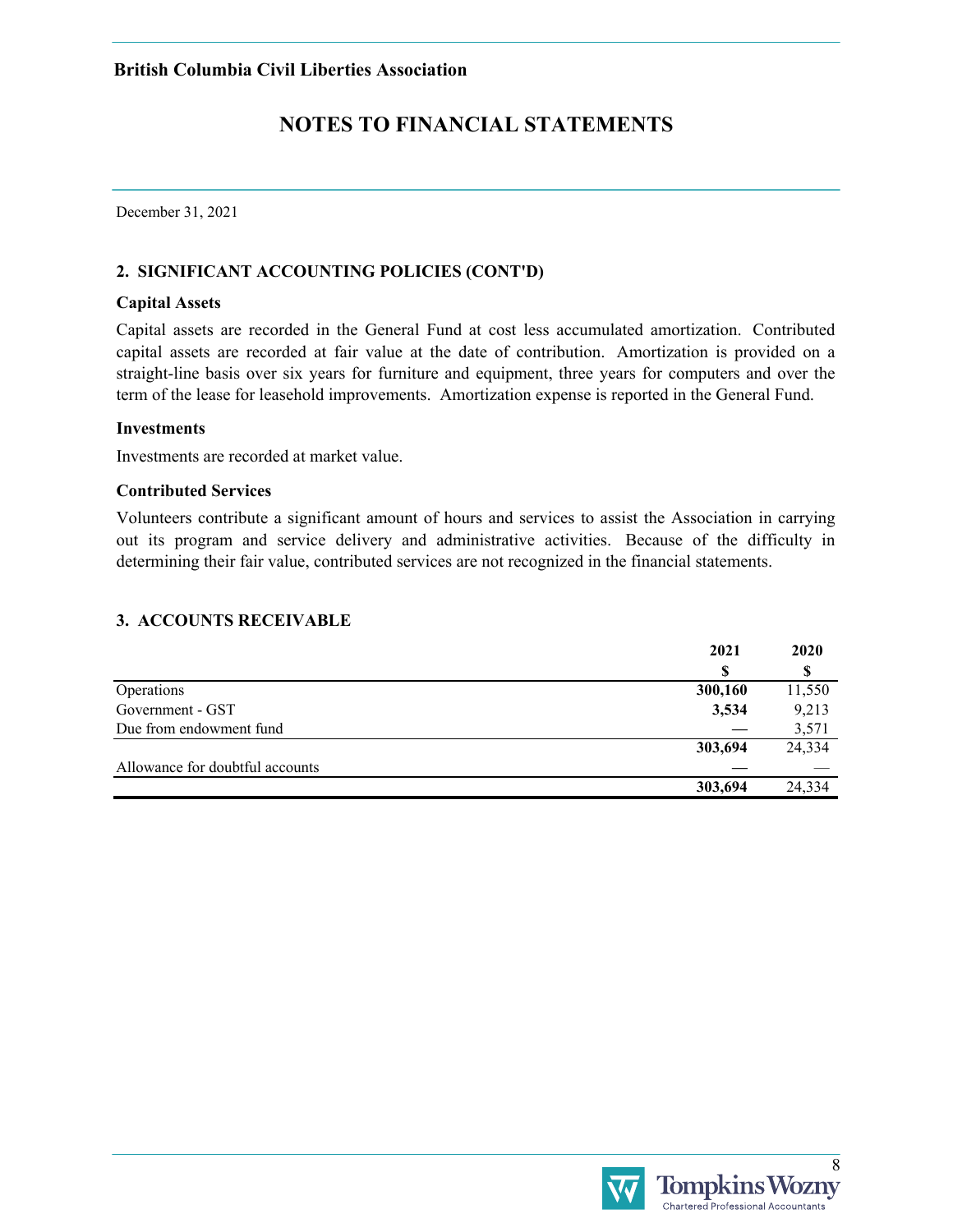December 31, 2021

#### **4. INVESTMENTS, AT MARKET VALUE**

The Association's investments fall into the following major categories:

|                                       | <b>Stabilization Fund</b> |               | <b>Trust Fund</b> |               |
|---------------------------------------|---------------------------|---------------|-------------------|---------------|
|                                       | Cost                      | Fair<br>Value | Cost              | Fair<br>Value |
|                                       | \$                        | \$            | \$                | \$            |
| 2021                                  |                           |               |                   |               |
| Canadian and U.S. equities            | 208,286                   | 321,251       | 772,674           | 1,191,229     |
| Canadian trust units and mutual funds | 23,203                    | 26,386        | 42,387            | 59,700        |
| Exchange traded funds                 | 20,903                    | 23,611        | 68,551            | 87,686        |
|                                       | 252,392                   | 371,248       | 883,612           | 1,338,615     |
| 2020                                  |                           |               |                   |               |
| Canadian and U.S. equities            | 224,646                   | 289,249       | 659,574           | 928,268       |
| Canadian trust units                  |                           |               | 35,746            | 44,278        |
| Exchange traded funds                 |                           |               | 68,551            | 87,518        |
|                                       | 224,646                   | 289,249       | 763,871           | 1.060.064     |

Investment income earned (dividends and interest), realized gains and losses on sales of investments, and changes in the market values of the Association's investments are shown on the Statement of Operations *[note 10]* .

#### **5. CAPITAL ASSETS**

|                                             | 2021       | 2020       |
|---------------------------------------------|------------|------------|
|                                             |            |            |
| Leasehold improvements, at cost             | 288,173    | 224,213    |
| Furniture, equipment and computers, at cost | 84.771     | 84.771     |
| Less: accumulated amortization              | (187, 353) | (145, 515) |
|                                             | 185.591    | 163.469    |

#### **6. ACCOUNTS PAYABLE AND ACCRUED LIABILITIES**

|                                        | 2021    | 2020   |
|----------------------------------------|---------|--------|
|                                        |         |        |
| Operations                             | 111,173 | 40,306 |
| Government remittances - payroll taxes |         | 20,686 |
| - WorkSafeBC                           | 2.207   | 1,783  |
|                                        | 113,380 | 62,775 |

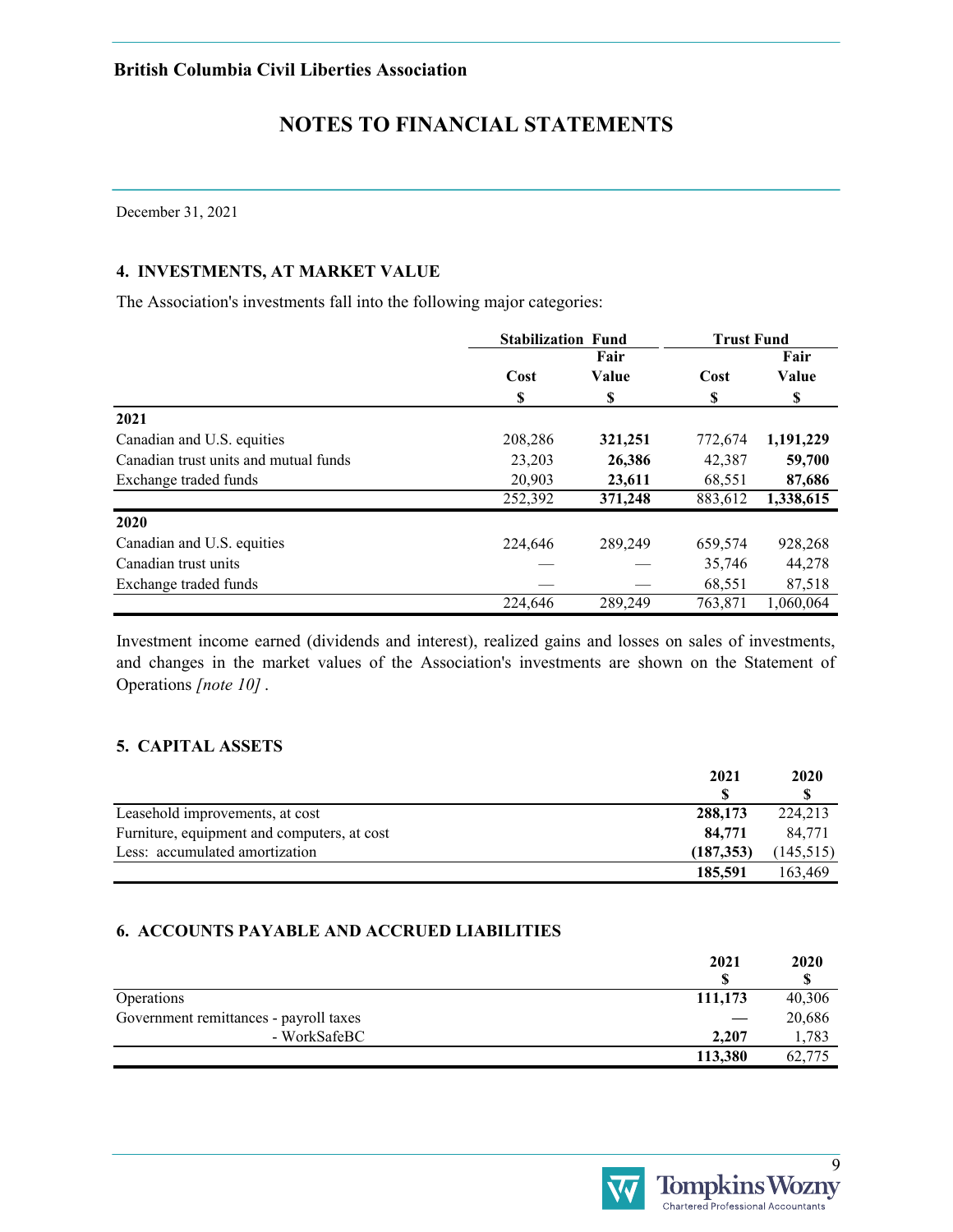December 31, 2021

#### **7. DEFERRED REVENUE**

Deferred revenue represent restricted funding received in the current or prior years that will be earned in a subsequent year. Changes in deferred revenue are as follows:

|                                                       | Opening        | Awarded or         |               | <b>Closing</b> |
|-------------------------------------------------------|----------------|--------------------|---------------|----------------|
|                                                       | <b>Balance</b> | <b>Transferred</b> | <b>Earned</b> | <b>Balance</b> |
|                                                       | \$             | \$                 | \$            | $\mathbb S$    |
| 2021                                                  |                |                    |               |                |
| Law Foundation of B.C. - Public Interest Articling    | 12,525         | 32,000             | 44,525        |                |
| - Smartphone Privacy                                  |                | 12,500             |               | 12,500         |
| - Other                                               |                | 65,479             | 65,479        |                |
| Vancouver Foundation - Indigenous Restorative Justice | 5,002          | 100,000            | 32,500        | 72,502         |
| - Other                                               |                | 20,000             | 20,000        |                |
| Province of B.C. - Direct access gaming               | 189            | 67,500             | 67,689        |                |
| <b>CIRA</b> Smartphone                                |                | 89,992             |               | 89,992         |
| Notary Foundation                                     |                | 25,000             |               | 25,000         |
| Union grants                                          | 8,000          | 19,500             | 27,500        |                |
| Other grants                                          |                | 20,501             | 18,001        | 2,500          |
| Total grants                                          | 25,716         | 452,472            | 275,694       | 202,494        |
| 2020 Gala sponsorships                                | 3,247          |                    | 3,247         |                |
|                                                       | 28,963         | 452,472            | 278,941       | 202,494        |
| 2020                                                  |                |                    |               |                |
| Law Foundation of B.C. - Communications Technology    | 4,951          | 5,000              | 9,951         |                |
| - Public Interest Articling                           |                | 65,000             | 52,475        | 12,525         |
| - Other                                               |                | 7,759              | 7,759         |                |
| Vancouver Foundation - Indigenous Restorative Justice | 46,180         |                    | 41,178        | 5,002          |
| - Operating grants                                    |                | 55,000             | 55,000        |                |
| - Other                                               |                | 2,500              | 2,500         |                |
| Province of B.C. - Direct access gaming               | 527            | 56,175             | 56,513        | 189            |
| Canada Summer Jobs grant                              |                | 9,235              | 9,235         |                |
| Union grants                                          |                | 8,000              |               | 8,000          |
| Other grants                                          |                | 2,716              | 2,716         |                |
| Total grants                                          | 51,658         | 211,385            | 237,327       | 25,716         |
| 2020 Gala sponsorships                                | 12,400         | 2,247              | 11,400        | 3,247          |
|                                                       | 64,058         | 213,632            | 248,727       | 28,963         |

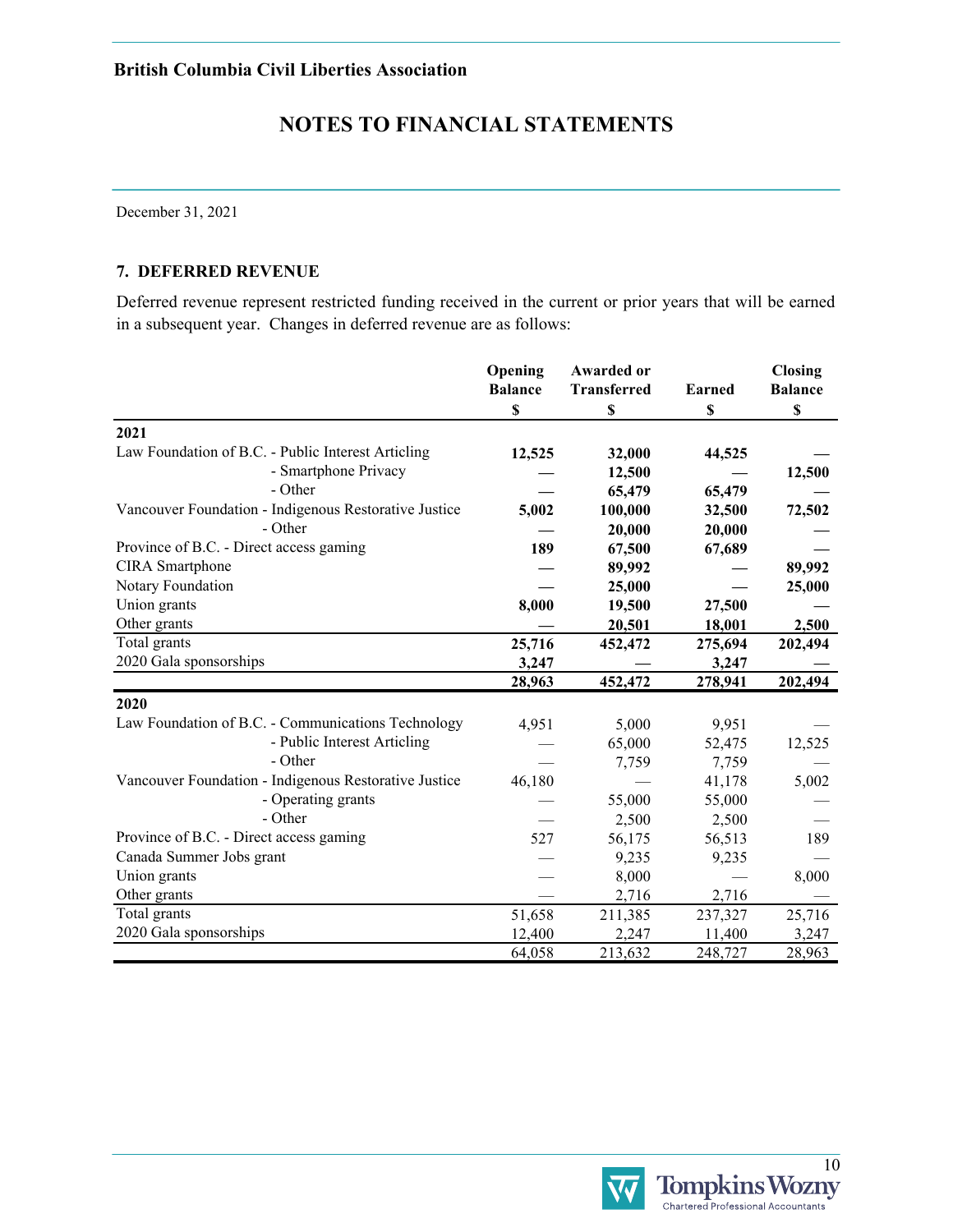#### **British Columbia Civil Liberties Association**

### **NOTES TO FINANCIAL STATEMENTS**

December 31, 2021

#### **8. DEFERRED CONTRIBUTION RELATED TO LEASEHOLD IMPROVEMENTS**

|                             | 2021     | 2020      |
|-----------------------------|----------|-----------|
|                             |          |           |
| Balance, beginning of year  | 66,764   | 76.964    |
| Transfer to revenue         | (10.200) | (10, 200) |
| <b>Balance, end of year</b> | 56,564   | 66,764    |

The deferred contribution represents capital funding received from Province of B.C. that was designated for the Association's leasehold improvements. The contribution has been spent and is being deferred and amortized to income over the term of the lease.

### **9. ENDOWMENT FUND AND BCCLA LEGACY TRUST FUND**

#### **a) Endowment Fund**

The Association established an endowment fund in 1986 to provide a permanent source of revenue to fund work to protect civil liberties in British Columbia. The endowment fund is held by the Vancouver Foundation and its market value at December 31, 2021 and 2020 is not reflected in these financial statements.

The endowment fund had a market value of \$182,953 at December 31, 2021 [2020 - \$169,319]. During the year the Association received contributions of \$100 [2020 - \$Nil] for the endowment fund. The Association received distributions from the fund of \$6,316 [2020 - \$6,264] which are included in revenue.

#### **b) BCCLA Legacy Trust Fund**

The Association receives donations subject to a trust agreement that gives the trustee control over the investment and distribution of the donated funds. The trustee is required to pay the net income realized by the trust fund to the Association but has sole and uncontrolled discretion over the distribution of the trust capital. The activities of the trust fund were as follows:

|                                   | 2021      | 2020<br>\$ |
|-----------------------------------|-----------|------------|
|                                   |           |            |
| Investment income realized        | 91,085    | 84,782     |
| Realized capital losses           | 120,427   | (111, 496) |
| Change in market value            | 924,850   | 173,855    |
| Distributions included in revenue |           | (255, 624) |
| Change in fund balance            | 1,136,362 | (108, 483) |
| Fund balance, beginning of year   | 3,243,200 | 3,351,683  |
| Fund balance, end of year         | 4,379,562 | 3,243,200  |

As the Association only has the right to receive the distributions from the trust fund and has no access to the trust capital, these financial statements do not reflect this amount as an asset.

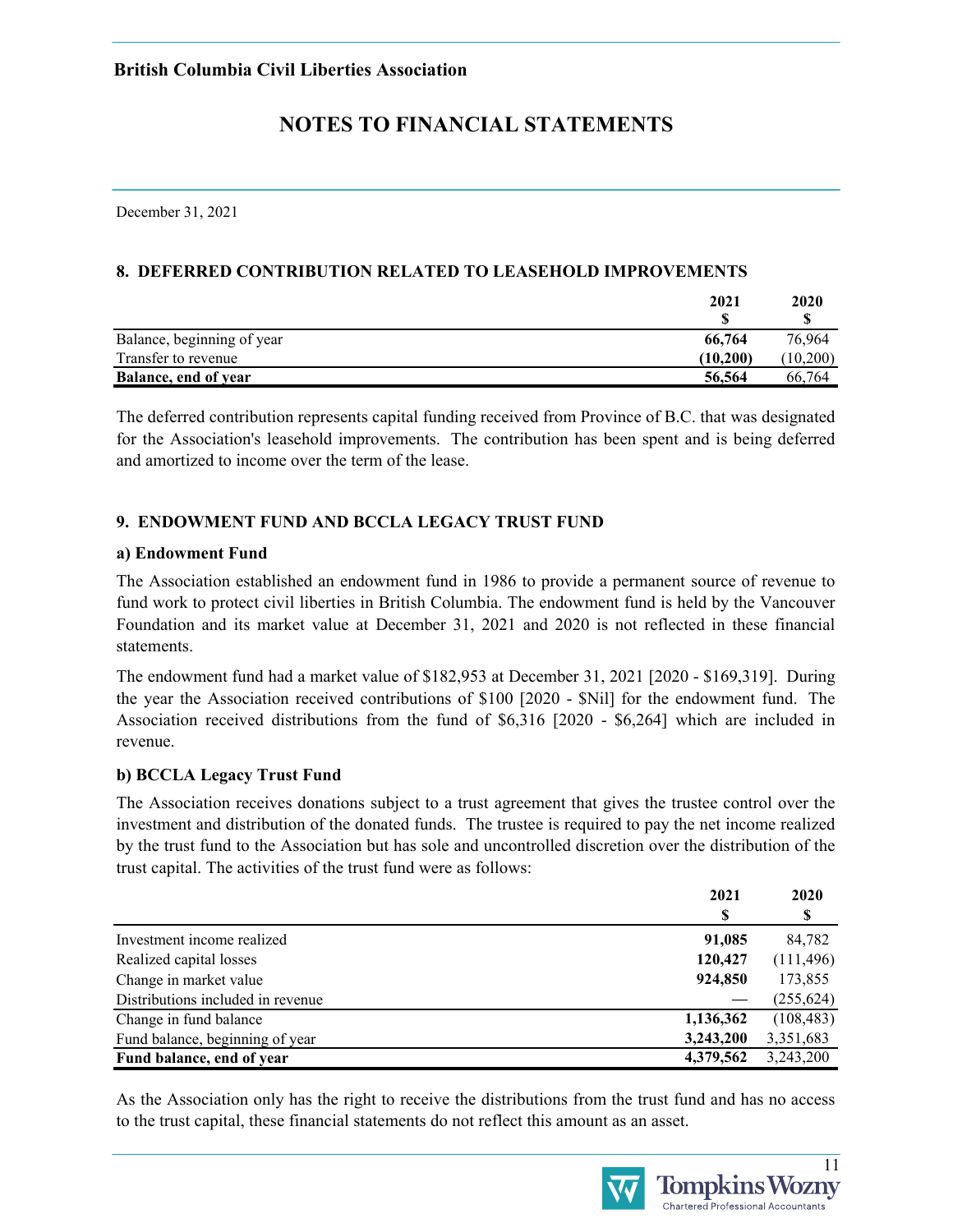December 31, 2021

#### **10. NET INVESTMENT INCOME**

|                                                 | General<br>Fund | <b>Stabilization</b> | <b>Trust</b> | <b>Total</b> |
|-------------------------------------------------|-----------------|----------------------|--------------|--------------|
|                                                 |                 | Fund                 | Fund         |              |
|                                                 | \$              | S                    | S            | \$           |
| 2021                                            |                 |                      |              |              |
| Interest and dividends, net of fees             | 12              | 10,319               | 36,631       | 46,962       |
| Realized gains (losses) on sales of investments |                 | (3,525)              | 25,167       | 21,642       |
| Adjustments of investments to market value      |                 | 54,265               | 158,810      | 213,075      |
|                                                 | 12              | 61,059               | 220,608      | 281,679      |
| 2020                                            |                 |                      |              |              |
| Interest and dividends, net of fees             | 201             | 7,581                | 32,779       | 40,561       |
| Realized losses on sales of investments         |                 | (2,002)              | (46, 858)    | (48, 860)    |
| Adjustments of investments to market value      |                 | 23,305               | 50,141       | 73,446       |
|                                                 | 201             | 28,884               | 36,062       | 65,147       |

#### **11. FINANCIAL INSTRUMENTS**

The Association is exposed to various risks through its financial instruments. The following analysis presents the Association's exposures to significant risk as at December 31, 2021.

#### **Credit Risk**

Credit risk is the risk that the Association will incur a loss due to the failure by its debtors to meet their contractual obligations. The Association is exposed to credit risk with respect to its cash, investments and accounts receivable. The Society limits its exposure to credit risk by placing its cash in bank accounts with a credit union. The Association assesses, on a continuous basis, accounts receivable on the basis of amounts it is virtually certain to receive and investments are invested with a large Canadian financial institution.

#### **Interest Rate Risk**

Interest rate risk is the risk that the fair value or future cash flows of a financial instrument will fluctuate due to changes in market interest rates. The Association is exposed to this type of risk as a result of investments in bonds and equities. However, the risk associated with investments is reduced as some of these assets are invested in government securities.

#### **Liquidity Risk**

Liquidity risk is the risk that the Association will not be able to meet its cash requirements or fund obligations as they become due. The Association manages its liquidity risk by constantly monitoring forecasted and actual cash flows and financial liability maturities, and by holding assets that can be readily converted into cash.



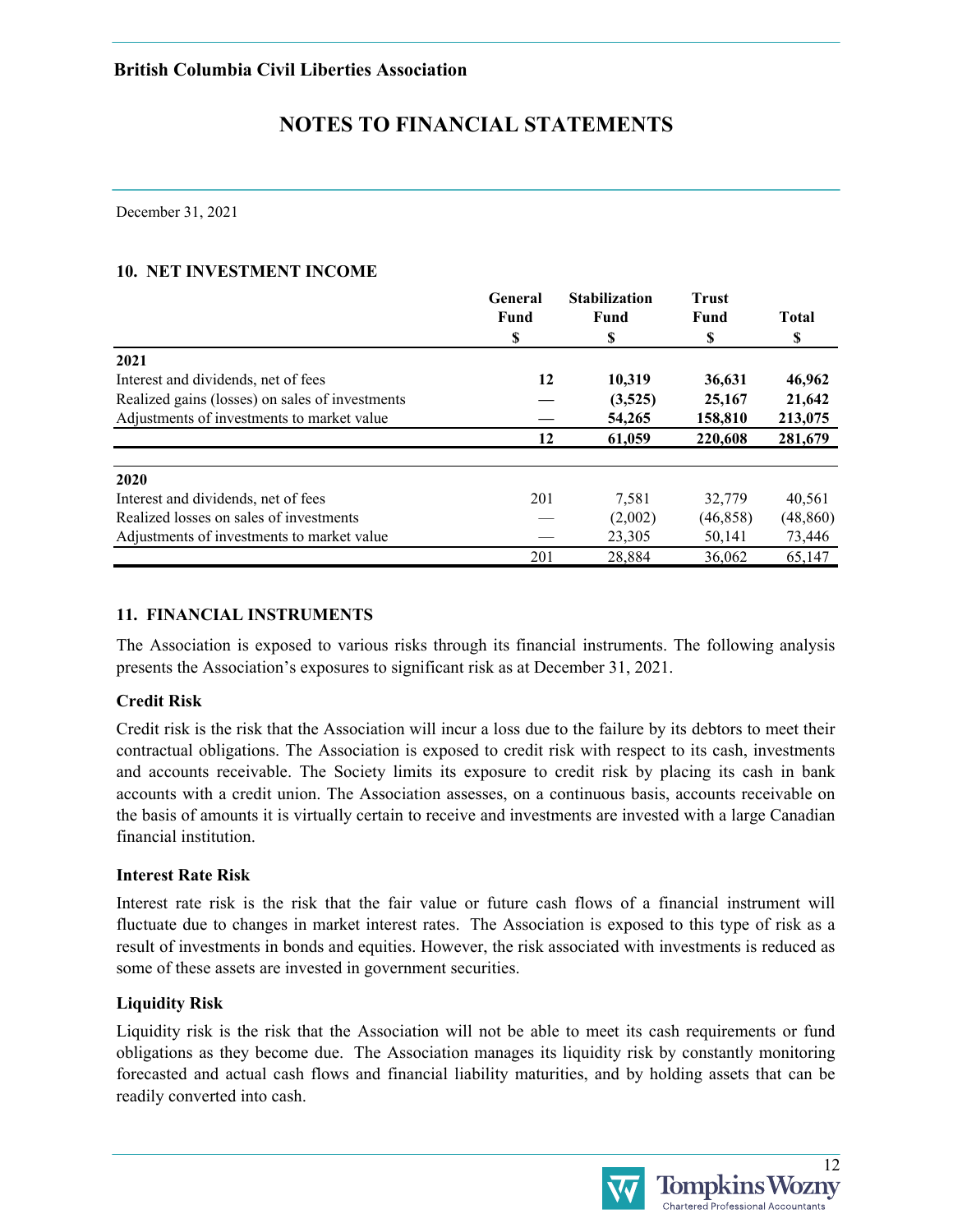December 31, 2021

### **11. FINANCIAL INSTRUMENTS (CONT'D)**

#### **Other Price Risk**

Other price risk associated with investments in shares is reduced to a minimum, since the Association mitigates the risk by regularly rebalancing its portfolio and investing in the Canadian financial sector.

### **12. CONTINGENT LIABILITY**

The Association involves itself in selected court actions involving civil liberties. In many cases there is a possibility that the courts order the Association to pay costs. There are no outstanding orders to pay costs and the amount that may become a liability of the Association, if any, cannot be determined.

#### **13. INTERFUND TRANSFERS**

At the discretion of the Board, the Association transferred funds from their Stabilization Fund during the year to cover their operations. At the discretion of the Trustee, funds were also transferred from their Trust Fund during the year.

|                    | <b>General</b><br>Fund | <b>Stabilization</b><br>Fund | Trust<br>Fund | Total |
|--------------------|------------------------|------------------------------|---------------|-------|
|                    |                        | ¢                            |               |       |
| Securities donated | (21,214)               | 21,214                       |               |       |

### **14. EMPLOYEE REMUNERATION**

Pursuant to the British Columbia Societies Act, the Association is required to disclose remuneration and benefits paid to employees and contractors who are paid \$75,000 or more during the fiscal year.

During the year, there were eight [2020 - six] employees earning over \$75,000. The total amount of remuneration paid to the employees was \$760,890 [2020 - \$568,977], collectively. This is included in salaries and benefits expense.

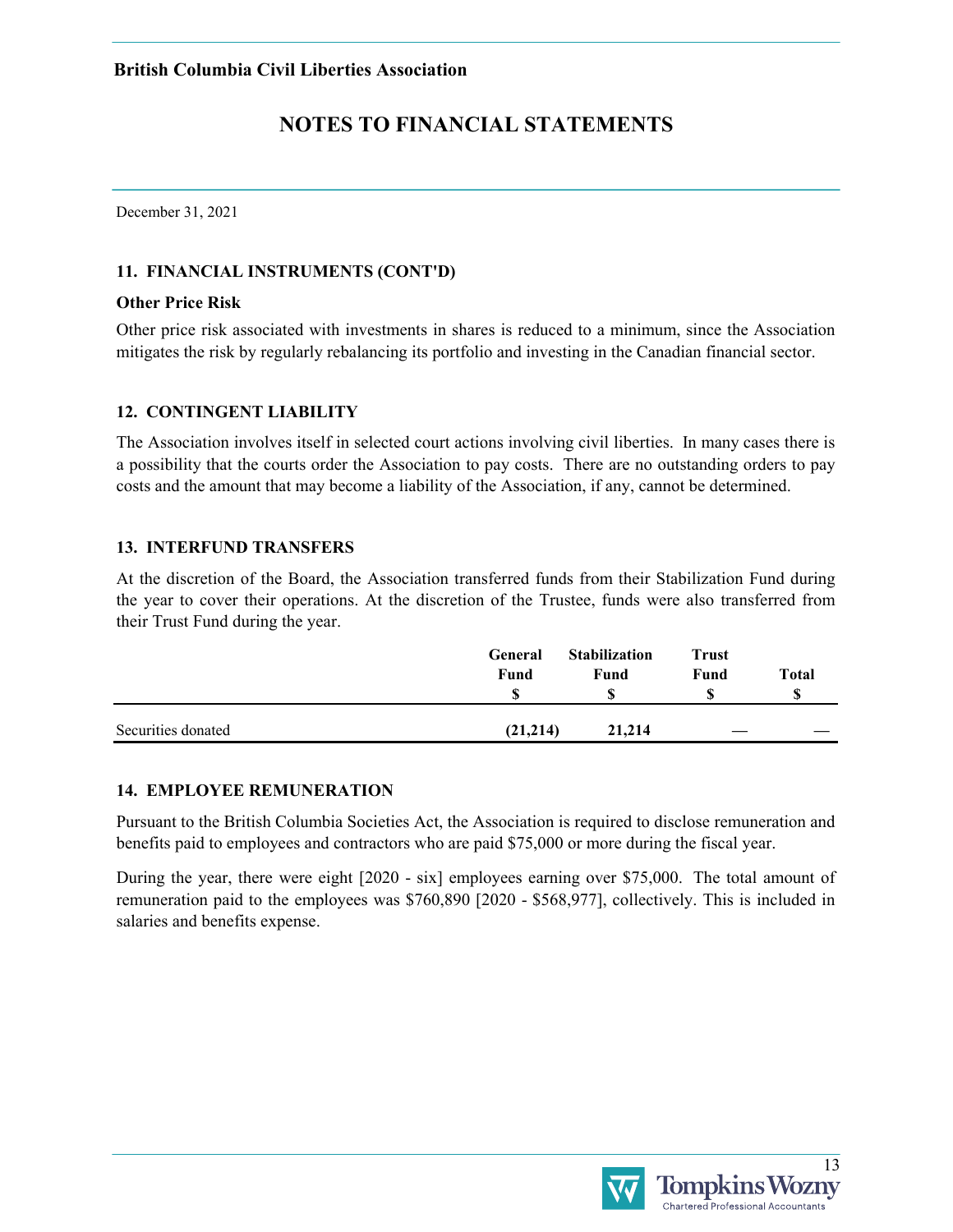December 31, 2021

#### **15. BANK LOAN**

The Association has a bank loan with Vancity which bears interest at Vancity prime rate plus 0.85%. As at December 31, 2021, the balance was \$43,593 [2020 - \$67,398].

The bank loan bears interest at 3.30% [2020 - 3.30%] and is repayable at \$2,139 per month.

|                       | 2021     | 2020        |
|-----------------------|----------|-------------|
|                       |          |             |
| Balance, end of year  | 43,593   | 67,398      |
| Less: current portion | (25,668) | (25,668)    |
|                       | 17.925   | .730<br>41. |

#### **16. LEASE COMMITMENT**

The Association is committed to the following premise lease payments (subject to inflation cost increases) over the next five years:

|                | \$      |
|----------------|---------|
| 2022           | 55,248  |
| 2023           | 55,248  |
| 2024           | 55,248  |
| 2025           | 55,248  |
| 2026           | 55,248  |
| 2027 and after | 18,416  |
|                | 294,656 |

#### **17. INTERNALLY RESTRICTED NET ASSETS**

During the year the board of directors internally restricted a portion of its net assets for:

| Employee leave fund       | 100.000 |
|---------------------------|---------|
| Strategic litigation fund | 50,000  |
|                           | 150,000 |

#### **18. OTHER - COVID-19**

In March 2020, the outbreak of the coronavirus, also known as COVID-19, has spread across the globe and has impacted worldwide economic activity.